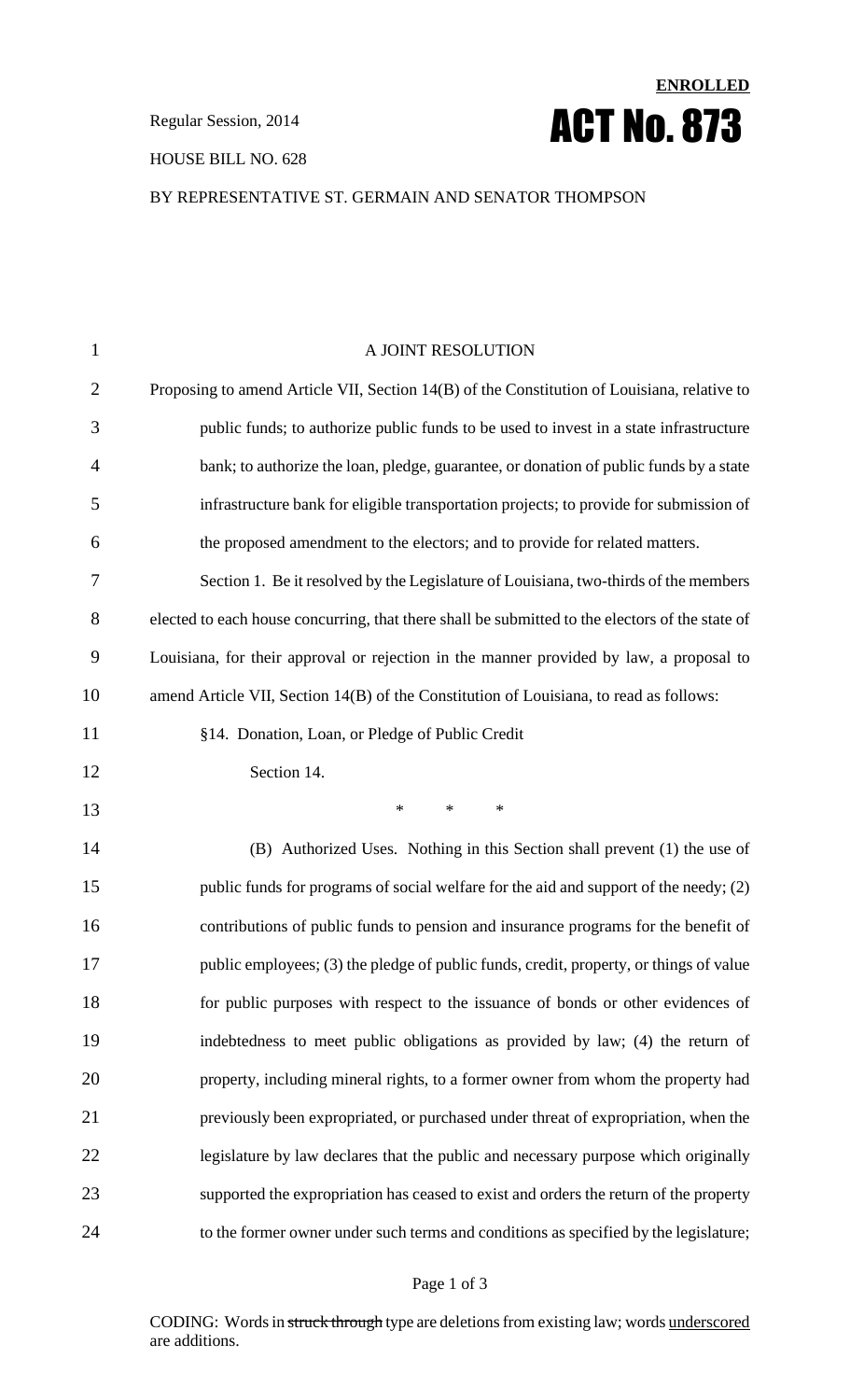(5) acquisition of stock by any institution of higher education in exchange for any intellectual property; (6) the donation of abandoned or blighted housing property by the governing authority of a municipality or a parish to a nonprofit organization 4 which is recognized by the Internal Revenue Service as a  $501(c)(3)$  or  $501(c)(4)$  nonprofit organization and which agreesto renovate andmaintain such propertyuntil conveyance of the property by such organization; (7) the deduction of any tax, interest, penalty, or other charges forming the basis of tax liens on blighted property so that they may be subordinated and waived in favor of any purchaser who is not a member of the immediate family of the blighted property owner or which is not any entity in which the owner has a substantial economic interest, but only in connection with a property renovation plan approved by an administrative hearing 12 officer appointed by the parish or municipal government where the property is 13 located; (8) the deduction of past due taxes, interest, and penalties in favor of an 14 owner of a blighted property, but only when the owner sells the property at less than the appraised value to facilitate the blighted property renovation plan approved by the parish or municipal government and only after the renovation is completed such deduction being canceled, null and void, and to no effect in the event ownership of the property in the future reverts back to the owner or any member of his immediate family; (9) the donation by the state of asphalt which has been removed from state roads and highways to the governing authority of the parish or municipality where the asphalt was removed, or if not needed by such governing authority, then to any other parish or municipal governing authority, but only pursuant to a cooperative endeavor agreement between the state and the governing authority receiving the donated property; (10) the investment in stocks of a portion of the Rockefeller Wildlife Refuge Trust and Protection Fund, created under the provisions of R.S. 56:797, and the Russell Sage or Marsh Island Refuge Fund, created under the provisions of R.S. 56:798, such portion not to exceed thirty-five percent of each fund; (11) the investment in stocks of a portion of the state-funded permanently endowed funds of a public or private college or university, not to exceed thirty-five 30 percent of the public funds endowed;  $\sigma$ r (12) the investment in equities of a portion

#### Page 2 of 3

CODING: Words in struck through type are deletions from existing law; words underscored are additions.